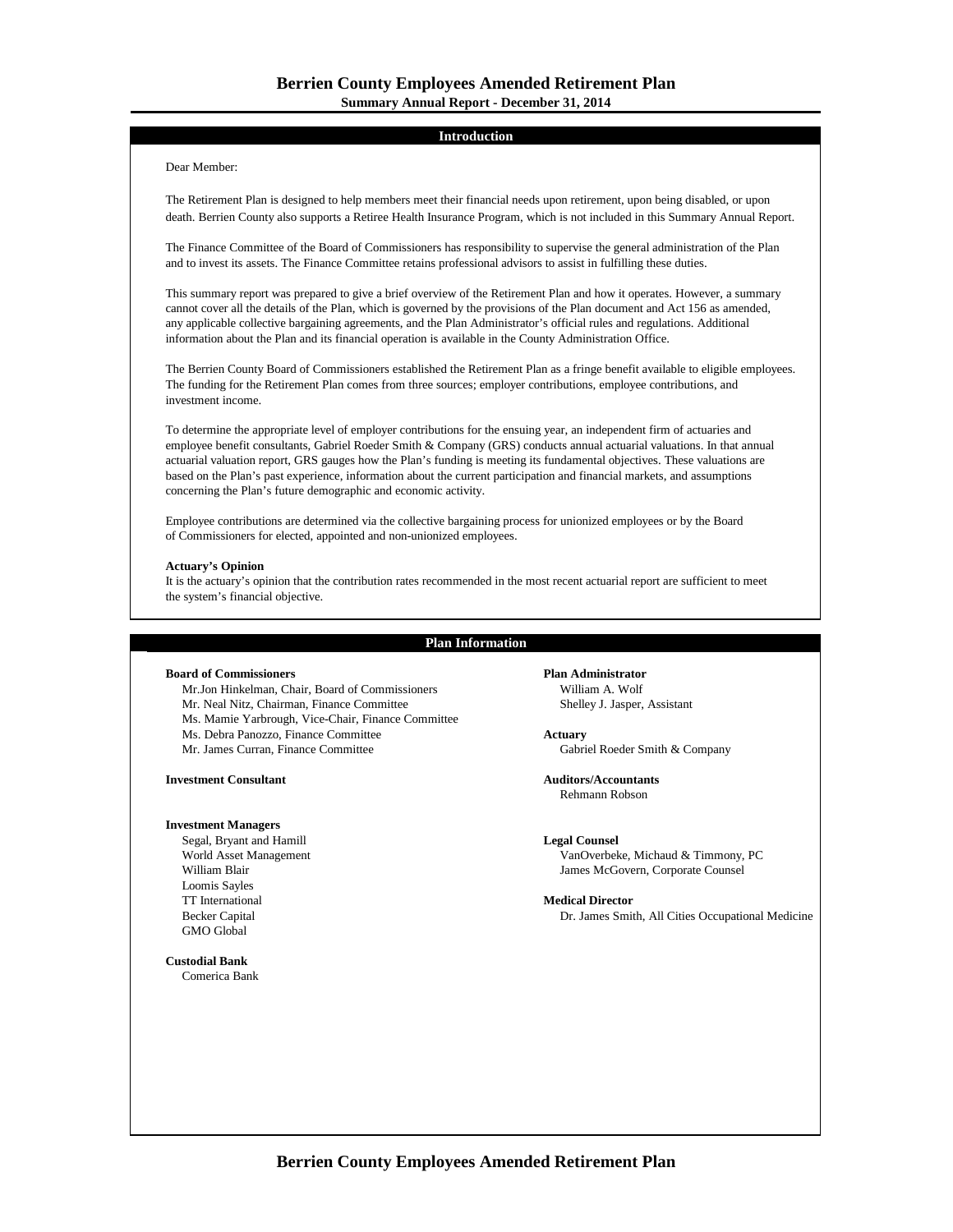# **Asset and Investment Information**

#### Additions: 3 Years Contributions<br>Employer Employer 6.50% 6.50% 6.50% 6.50% 6.50% 6.50% 6.50% 6.50% Plan members Total Investment Income **Total Additions** Deductions:<br>Benefits Paid Benefits Paid 68,342 68,342 **S** 11,847,748 Professional 68,342 Refund of Contributions **Health Premiums** Total Deductions Net Increase Net assets held in Trust Fund at Fair Value: Beginning of year End of year **Actuarial Value of Assets** \$163,203,528 170,659,368 **\$160,257,868** 1,714,369 14,072,335 7,455,840 510,218 2,742,953 9,915,010 11,613,165 21,528,175 **Changes in Plan Net Assets**

|              | <b>Average Annual Market Rate of Return</b>    |          |  |  |
|--------------|------------------------------------------------|----------|--|--|
|              | Period Ending December 31, 2014                |          |  |  |
| 2014         | 1 Year                                         | 7.20%    |  |  |
|              | 3 Years                                        | 13.97%   |  |  |
|              | 5 Years                                        | 10.62%   |  |  |
| \$7,172,057  | 7 Years                                        | 6.50%    |  |  |
| 2,742,953    | 10 Years                                       | 7.02%    |  |  |
| 9,915,010    |                                                |          |  |  |
| 11,613,165   |                                                |          |  |  |
| 21,528,175   | <b>Detailed Expenses</b>                       |          |  |  |
|              | Administrative                                 | \$39,621 |  |  |
|              | Investment                                     | 521,780  |  |  |
| \$11,847,748 | Professional                                   | 68,342   |  |  |
| 510,218      |                                                |          |  |  |
| 1,714,369    | <b>Projected Expenses for Next Fiscal Year</b> |          |  |  |
| 14,072,335   | Administrative                                 | \$50,000 |  |  |
|              | Investment                                     | 900,000  |  |  |
| 7,455,840    | Professional                                   | 70,000   |  |  |
|              |                                                |          |  |  |
| 163,203,528  |                                                |          |  |  |
| 170 650 368  |                                                |          |  |  |

# **Actuarial Information**

| <b>Funded Status - Pension Benefits</b>       |                   |                 |                                                                                 | <b>Funded Status - Retiree Health Care</b> |              |
|-----------------------------------------------|-------------------|-----------------|---------------------------------------------------------------------------------|--------------------------------------------|--------------|
| <b>Actuarial Accrued Liabilities</b>          | \$199,381,314     |                 | <b>Actuarial Accrued Liabilities</b>                                            |                                            | \$48,254,391 |
| <b>Actuarial Value of Assets</b>              | 141,606,956       |                 | <b>Actuarial Value of Assets</b>                                                |                                            | 26,760,072   |
| Percent Funded                                | 71.0%             |                 | Percent Funded                                                                  |                                            | 55.5%        |
|                                               |                   |                 |                                                                                 |                                            |              |
|                                               | <b>Courthouse</b> | <b>Sheriffs</b> | Contributions for the Fiscal Year Beginning January 1, 2016<br><b>Riverwood</b> | Road                                       | <b>Total</b> |
| <b>Valuation Payroll</b>                      | \$19,751,010      | \$10,360,210    | \$8,124,778                                                                     | \$3,229,484                                | \$41,465,482 |
| <b>Employer Normal Cost</b>                   | 4.01%             | 7.67%           | 4.26%                                                                           | 3.87%                                      | 4.98%        |
| <b>Total Employer Contribution</b>            | 11.65%            | 28.01%          | 6.01%                                                                           | 17.39%                                     | 15.10%       |
| <b>Employee Contribution</b>                  | 6.03%             | 8.23%           | 4.74%                                                                           | 6.00%                                      | 6.34%        |
|                                               |                   |                 |                                                                                 |                                            |              |
| <b>Employer Retiree Health</b>                |                   |                 |                                                                                 |                                            |              |
| Contribution                                  | 3.12%             | 22.19%          | 2.58%                                                                           |                                            | 8.37%        |
| Percent Contributed<br><b>Plan Membership</b> |                   | 100%            |                                                                                 | <b>Actuarial Assumptions</b>               |              |
|                                               |                   |                 |                                                                                 |                                            |              |
| <b>Active Member</b>                          |                   |                 | Assumed Rate of Investment Return                                               |                                            |              |
| Count                                         | 831               | 8.0%            |                                                                                 |                                            |              |
| Payroll                                       | \$41,465,482      |                 |                                                                                 |                                            |              |
| Retirees/Beneficiaries                        |                   |                 | Assumed Rate of Long-term Wage Inflation                                        |                                            |              |
| Count                                         | 631               | 4.0%            |                                                                                 |                                            |              |
| <b>Total Annual Benefits</b>                  | \$11,860,418      |                 |                                                                                 |                                            |              |
| Average Annual Benefit                        | \$18,796          |                 | Smoothing Method for Actuarial Value of Assets                                  |                                            |              |
| <b>Deferred Vested Members</b>                |                   |                 | 5-year smoothed market                                                          |                                            |              |
| Count                                         | 52                |                 |                                                                                 |                                            |              |
| <b>Total Annual Benefits</b>                  | \$442,602         |                 | Amortization Method and Period                                                  |                                            |              |
|                                               |                   |                 | 20 years perpetual level percent of pay for pension                             |                                            |              |
|                                               |                   |                 | 30-year closed level dollar for retiree health<br>(1.9 years for Riverwood)     |                                            |              |
|                                               |                   |                 | <b>Actuarial Cost Method</b>                                                    |                                            |              |
|                                               |                   |                 | Entry age actuarial cost method                                                 |                                            |              |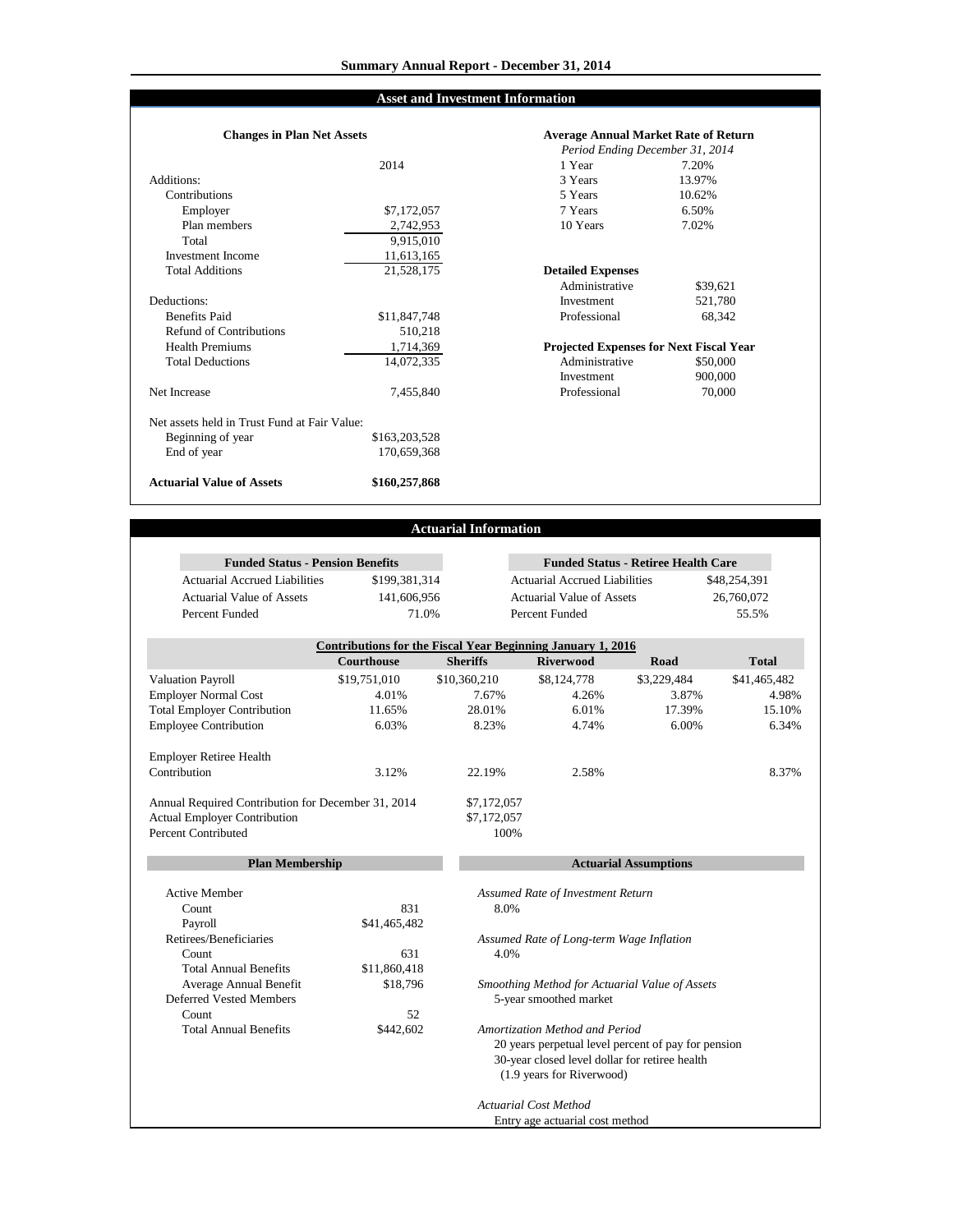# **Brief Summary of Benefit Provisions**

|                               | Sheriff Department and Public Safety Dispatch Department:                                                                                                                                                                      |
|-------------------------------|--------------------------------------------------------------------------------------------------------------------------------------------------------------------------------------------------------------------------------|
|                               | Any age with 25 or more years of service, or age 60 with 5 years of service.                                                                                                                                                   |
|                               | District Court Bailiffs and Probate Court AFSCME:<br>Age 55 with 25 or more years of service, or age 60 with 5 years of service. Rule of 80 for AFSCME members only.                                                           |
|                               | Courthouse Elected, Appointed, Non-bargaining members, Courthouse Teamsters:                                                                                                                                                   |
|                               | Age 60 with 5 years of service, or Rule of 80.                                                                                                                                                                                 |
|                               | All other Courthouse members:                                                                                                                                                                                                  |
|                               | Age 60 with 5 years of service.                                                                                                                                                                                                |
| Riverwood members:            |                                                                                                                                                                                                                                |
|                               | Age 60 with 5 years of service; or Rule of 80, or 30 or more years of service                                                                                                                                                  |
| Road Commission:              | Age 60 with 8 years of service or Rule of 80.                                                                                                                                                                                  |
| <b>NOTE:</b>                  |                                                                                                                                                                                                                                |
|                               | Depending on hire date, certain groups of employees are vested at 10 years. Please contact the Personnel                                                                                                                       |
|                               | Department to inquire if you fall into this category.                                                                                                                                                                          |
|                               | <b>Regular Retirement</b> – Annual Amount                                                                                                                                                                                      |
|                               | Riverwood Teamster members:                                                                                                                                                                                                    |
|                               | Benefit to Social Security age equals total service times 2.2% of FAE.                                                                                                                                                         |
|                               | Benefit after Social Security age equals total service times 1.7% of FAE.                                                                                                                                                      |
|                               | Courthouse Appointed and Non-Bargaining Unit members, FOPLC – Civilian Unit, Courthouse Teamsters:                                                                                                                             |
|                               | Lifetime Benefit equals total service times 2.2% of FAE.<br>Courthouse Elected and Riverwood Non-Bargaining members:                                                                                                           |
|                               | Benefit to Social Security age equals total service times 2.2% of FAE.                                                                                                                                                         |
|                               | Benefit after Social Security age equals total service times 1.9% of FAE.                                                                                                                                                      |
|                               | Courthouse Probate Court AFSCME General Bargaining Unit:                                                                                                                                                                       |
|                               | Lifetime benefit equals total service times 2.0% of FAE.                                                                                                                                                                       |
|                               | Road Commission members:                                                                                                                                                                                                       |
|                               | Lifetime benefit equals total service times 2.0% of FAE.                                                                                                                                                                       |
|                               | Sheriff POLC, POLC Command Unit, Dispatch and Dispatch Supervisors:<br>Lifetime benefit equals total service times 2.8% of FAE (capped at 75%). Dispatch and Dispatch Supervisors                                              |
|                               | hired after 1/1/2013: Lifetime benefit equals total service times 2.2% of FAE.                                                                                                                                                 |
|                               |                                                                                                                                                                                                                                |
|                               |                                                                                                                                                                                                                                |
|                               | Type of Final Average Earnings (FAE) – Highest 5 consecutive years, POLC Command Unit is highest 3 consecutive years.                                                                                                          |
|                               | <b>Early Retirement</b> (reduction for age):                                                                                                                                                                                   |
| Eligibility:                  |                                                                                                                                                                                                                                |
|                               | Age 55 with 5 years of service (8 years for Road Commission), or 25 years of service regardless of age. Some members,<br>depending on hire date, may have to reach 10 years of service before being eligible for this benefit. |
| Annual Amount:                | Same as regular retirement benefit but actuarially reduced for commencement before regular retirement age.                                                                                                                     |
|                               | Deferred Retirement (vested benefit):                                                                                                                                                                                          |
| Eligibility:                  |                                                                                                                                                                                                                                |
|                               | 5 years of service (8 years for Road Commission). Payable at age 60 (full benefits, or upon attainment of age 55                                                                                                               |
|                               | (reduced benefits - full benefits for Sheriff, Bailiff, or Probate court AFSCME members with 25 years of service).                                                                                                             |
|                               | Some members, depending on hire date, may have to reach 10 years of service before being eligible for this benefit.                                                                                                            |
| Annual Amount:                | Same as regular retirement but based upon service and FAE at termination.                                                                                                                                                      |
|                               |                                                                                                                                                                                                                                |
| <b>Disability Retirement:</b> |                                                                                                                                                                                                                                |
| Eligibility:                  | 10 years of service.                                                                                                                                                                                                           |
| Annual Amount:                |                                                                                                                                                                                                                                |